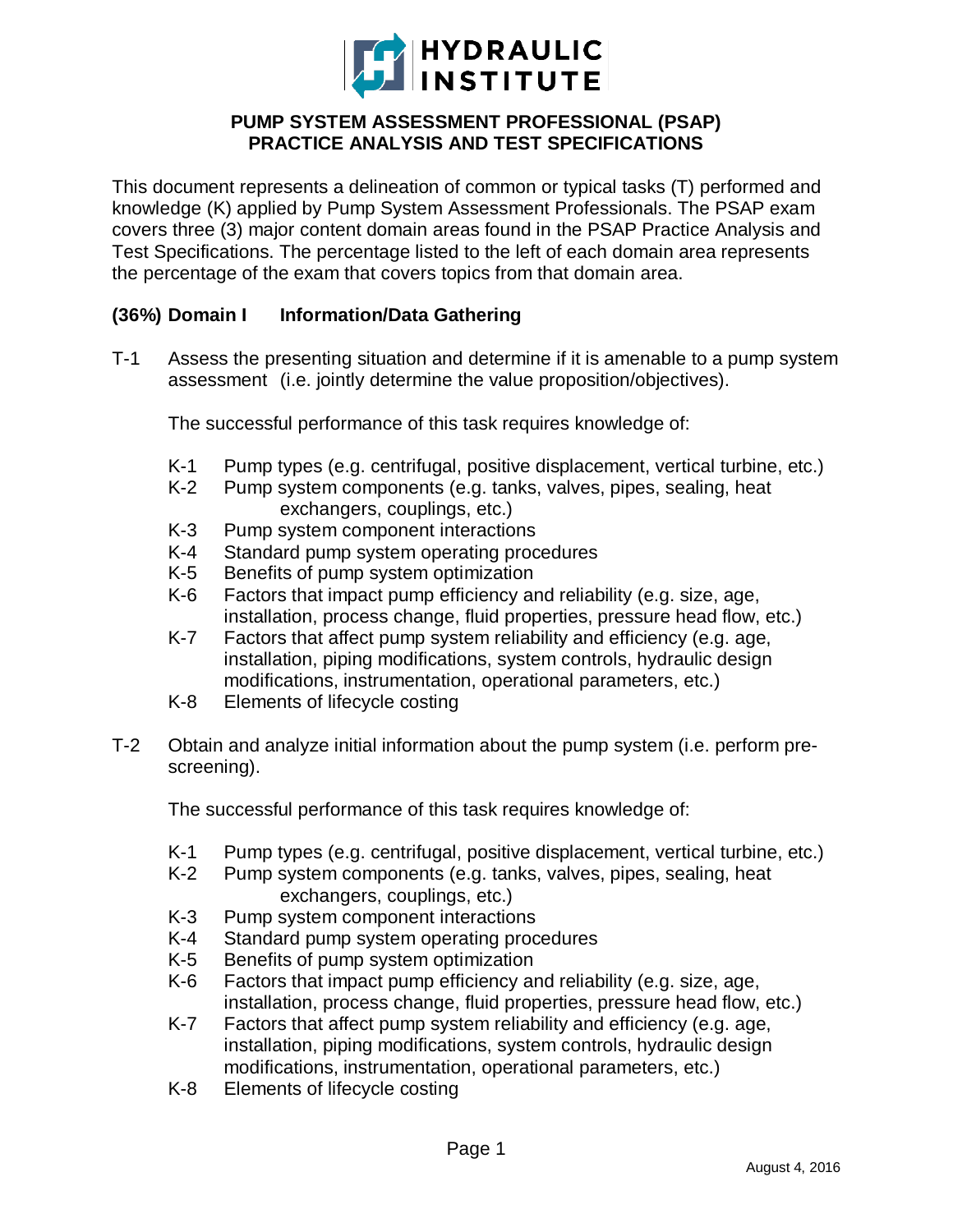- K-9 Basic pump maintenance practices
- K-10 Piping and instrumentation diagrams
- K-11 Isometrics
- K-12 Process flow diagrams
- K-13 Blueprints
- T-3 Assemble a pump system assessment team and define roles and responsibilities.

The successful performance of this task requires knowledge of:

- K-14 Key plant personnel (positions) needed on the assessment team
- K-15 Roles and responsibilities of an assessment team
- K-16 Field measurement parameters and their acceptable ranges
- T-4 Make a visual assessment of the pump system or have the plant verify the accuracy of the information provided in order to confirm initial information, obtain additional information, and make a final determination of the project scope.

- K-1 Pump types (e.g. centrifugal, positive displacement, vertical turbine, etc.)<br>K-2 Pump system components (e.g. tanks, valves, pipes, sealing, heat
- Pump system components (e.g. tanks, valves, pipes, sealing, heat exchangers, couplings, etc.)
- K-3 Pump system component interactions
- K-4 Standard pump system operating procedures
- K-5 Benefits of pump system optimization<br>K-6 Factors that impact pump efficiency are
- Factors that impact pump efficiency and reliability (e.g. size, age, installation, process change, fluid properties, pressure head flow, etc.)
- K-7 Factors that affect pump system reliability and efficiency (e.g. age, installation, piping modifications, system controls, hydraulic design modifications, instrumentation, operational parameters, etc.)
- K-8 Elements of lifecycle costing
- K-9 Basic pump maintenance practices
- K-10 Piping and instrumentation diagrams
- K-11 Isometrics
- K-12 Process flow diagrams
- K-13 Blueprints
- K-14 Key plant personnel (positions) needed on the assessment team
- K-15 Roles and responsibilities of an assessment team
- K-16 Field measurement parameters and their acceptable ranges
- K-17 Hydraulic and electrical formulae
- K-18 Measuring devices and their requirements and proper applications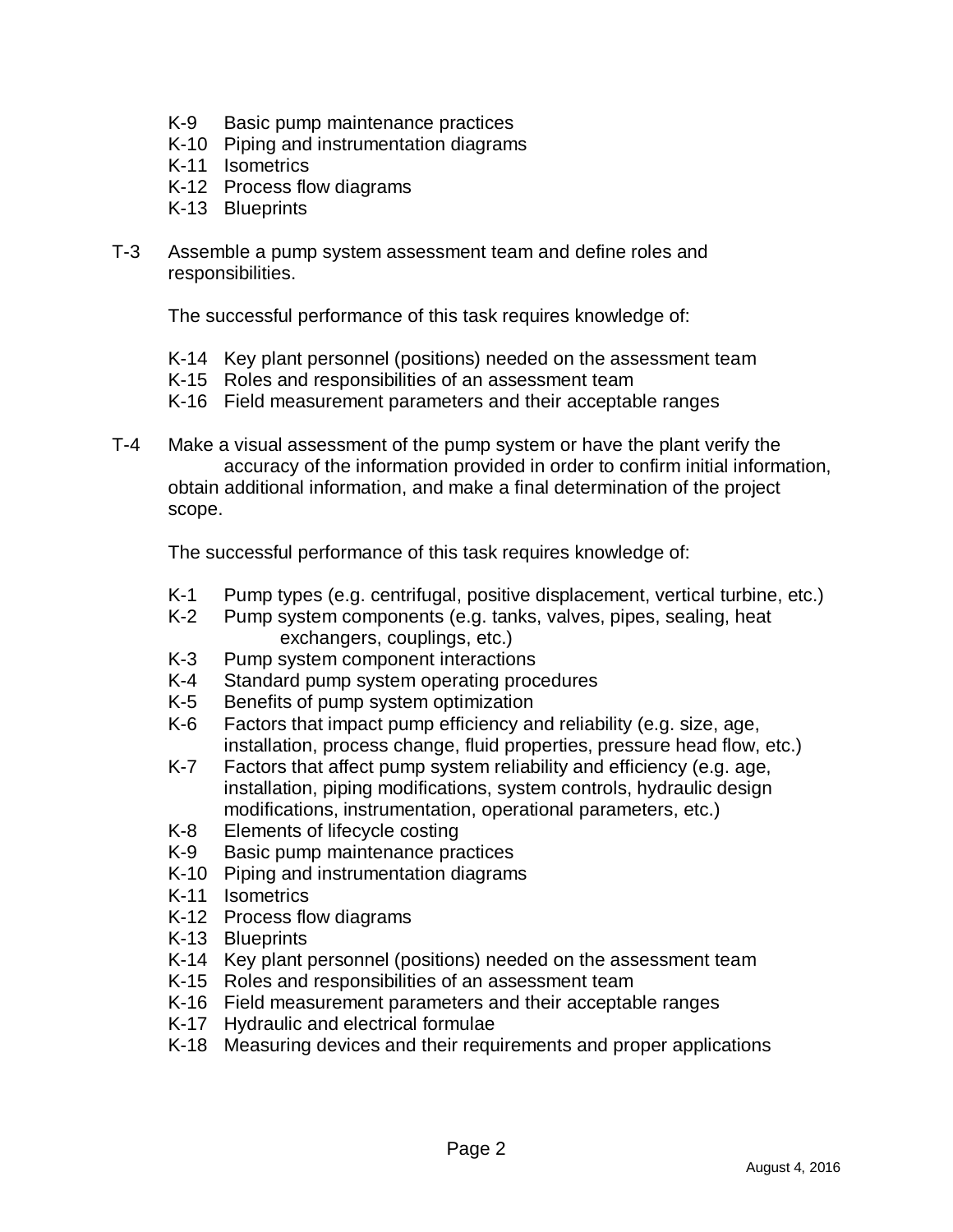T-5 Conduct a pump systems operations discussion with personnel in a position to answer questions, verify information previously obtained, and provide additional information.

The successful performance of this task requires knowledge of:

- K-1 Pump types (e.g. centrifugal, positive displacement, vertical turbine, etc.)
- K-2 Pump system components (e.g. tanks, valves, pipes, sealing, heat exchangers, couplings, etc.)
- K-3 Pump system component interactions
- K-4 Standard pump system operating procedures
- K-5 Benefits of pump system optimization
- K-6 Factors that impact pump efficiency and reliability (e.g. size, age, installation, process change, fluid properties, pressure head flow, etc.)
- K-7 Factors that affect pump system reliability and efficiency (e.g. age, installation, piping modifications, system controls, hydraulic design modifications, instrumentation, operational parameters, etc.)
- K-8 Elements of lifecycle costing
- K-9 Basic pump maintenance practices
- K-10 Piping and instrumentation diagrams
- K-11 Isometrics
- K-12 Process flow diagrams
- K-13 Blueprints
- K-14 Key plant personnel (positions) needed on the assessment team
- K-15 Roles and responsibilities of an assessment team
- K-16 Field measurement parameters and their acceptable ranges
- K-17 Hydraulic and electrical formulae
- K-18 Measuring devices and their requirements and proper applications
- K-19 Common operating problems and errors
- T-6 Obtain real-time pump system operation data.

- K-2 Pump system components (e.g. tanks, valves, pipes, sealing, heat exchangers, couplings, etc.)
- K-3 Pump system component interactions
- K-6 Factors that impact pump efficiency and reliability (e.g. size, age, installation, process change, fluid properties, pressure head flow, etc.)
- K-7 Factors that affect pump system reliability and efficiency (e.g. age, installation, piping modifications, system controls, hydraulic design modifications, instrumentation, operational parameters, etc.)
- K-16 Field measurement parameters and their acceptable ranges
- K-18 Measuring devices and their requirements and proper applications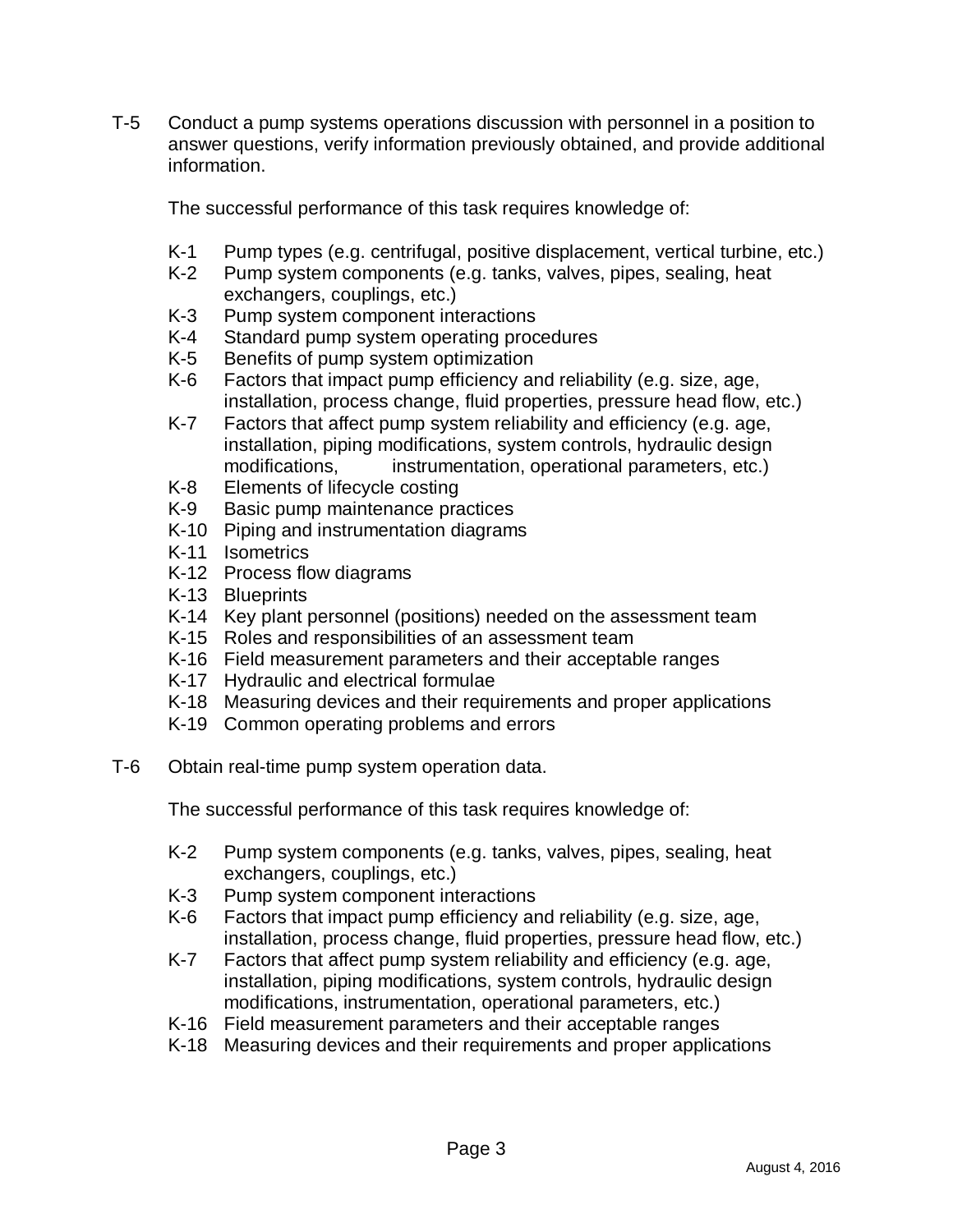# **(46%) Domain II Data Analysis**

T-7 Cross-validate the pump system data previously collected or obtained in order to ensure accuracy.

The successful performance of this task requires knowledge of:

- K-2 Pump system components (e.g. tanks, valves, pipes, sealing, heat exchangers, couplings, etc.)
- K-3 Pump system component interactions
- K-6 Factors that impact pump efficiency and reliability (e.g. size, age, installation, process change, fluid properties, pressure head flow, etc.)
- K-7 Factors that affect pump system reliability and efficiency (e.g. age, installation, piping modifications, system controls, hydraulic design modifications, instrumentation, operational parameters, etc.)
- K-16 Field measurement parameters and their acceptable ranges
- K-17 Hydraulic and electrical formulae
- K-18 Measuring devices and their requirements and proper applications
- K-20 Pump and motor performance curves
- K-21 System curves
- K-22 Parameter estimation methods

T-8 Analyze the data based on the project scope and established boundary conditions.

- K-1 Pump types (e.g. centrifugal, positive displacement, vertical turbine, etc.)
- K-2 Pump system components (e.g. tanks, valves, pipes, sealing, heat exchangers, couplings, etc.)
- K-3 Pump system component interactions<br>K-4 Standard pump system operating proc
- Standard pump system operating procedures
- K-5 Benefits of pump system optimization
- K-6 Factors that impact pump efficiency and reliability (e.g. size, age, installation, process change, fluid properties, pressure head flow, etc.)
- K-7 Factors that affect pump system reliability and efficiency (e.g. age, installation, piping modifications, system controls, hydraulic design modifications, instrumentation, operational parameters, etc.)
- K-8 Elements of lifecycle costing
- K-9 Basic pump maintenance practices
- K-10 Piping and instrumentation diagrams
- K-11 Isometrics
- K-12 Process flow diagrams
- K-13 Blueprints
- K-16 Field measurement parameters and their acceptable ranges
- K-17 Hydraulic and electrical formulae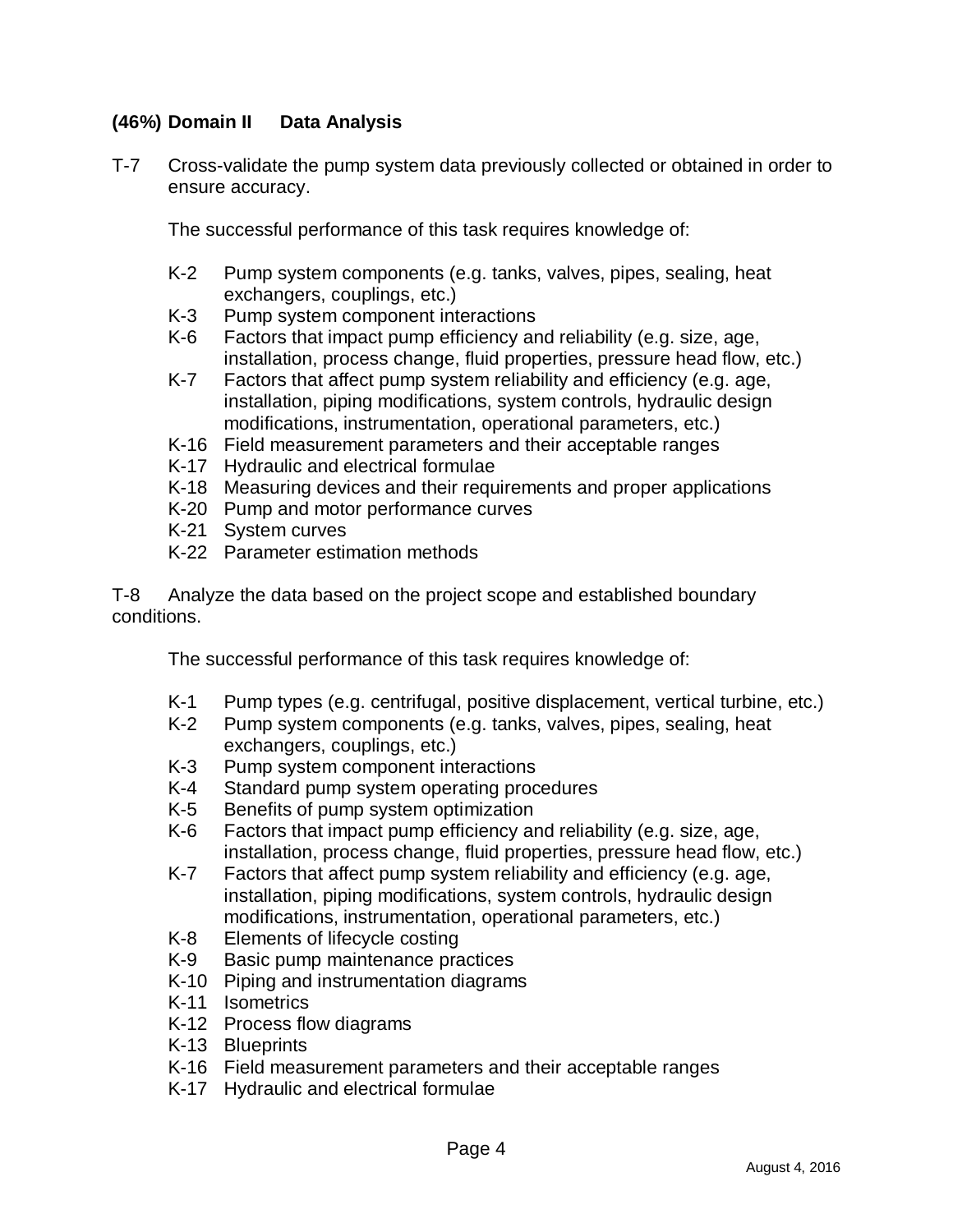- K-18 Measuring devices and their requirements and proper applications
- K-19 Common operating problems and errors
- K-20 Pump and motor performance curves
- K-21 System curves
- K-22 Parameter estimation methods
- K-23 Data (electrical, vibration, thermography, etc.) and its relationship to reliability
- K-24 Reliability metrics
- T-9 Interpret the results of the analyses to establish initial findings and possible options (e.g. equipment, controls, etc.) for pump system optimization.

- K-1 Pump types (e.g. centrifugal, positive displacement, vertical turbine, etc.)<br>K-2 Pump system components (e.g. tanks, valves, pipes, sealing, heat
- Pump system components (e.g. tanks, valves, pipes, sealing, heat exchangers, couplings, etc.)
- K-3 Pump system component interactions
- K-4 Standard pump system operating procedures
- K-5 Benefits of pump system optimization
- K-6 Factors that impact pump efficiency and reliability (e.g. size, age, installation, process change, fluid properties, pressure head flow, etc.)
- K-7 Factors that affect pump system reliability and efficiency (e.g. age, installation, piping modifications, system controls, hydraulic design modifications, instrumentation, operational parameters, etc.)
- K-8 Elements of lifecycle costing
- K-9 Basic pump maintenance practices
- K-10 Piping and instrumentation diagrams
- K-11 Isometrics
- K-12 Process flow diagrams
- K-13 Blueprints
- K-16 Field measurement parameters and their acceptable ranges
- K-17 Hydraulic and electrical formulae
- K-18 Measuring devices and their requirements and proper applications
- K-19 Common operating problems and errors
- K-20 Pump and motor performance curves
- K-21 System curves
- K-22 Parameter estimation methods
- K-23 Data (electrical, vibration, thermography, etc.) and its relationship to reliability
- K-24 Reliability metrics
- K-25 Currently available equipment and technology
- K-26 Industry best practices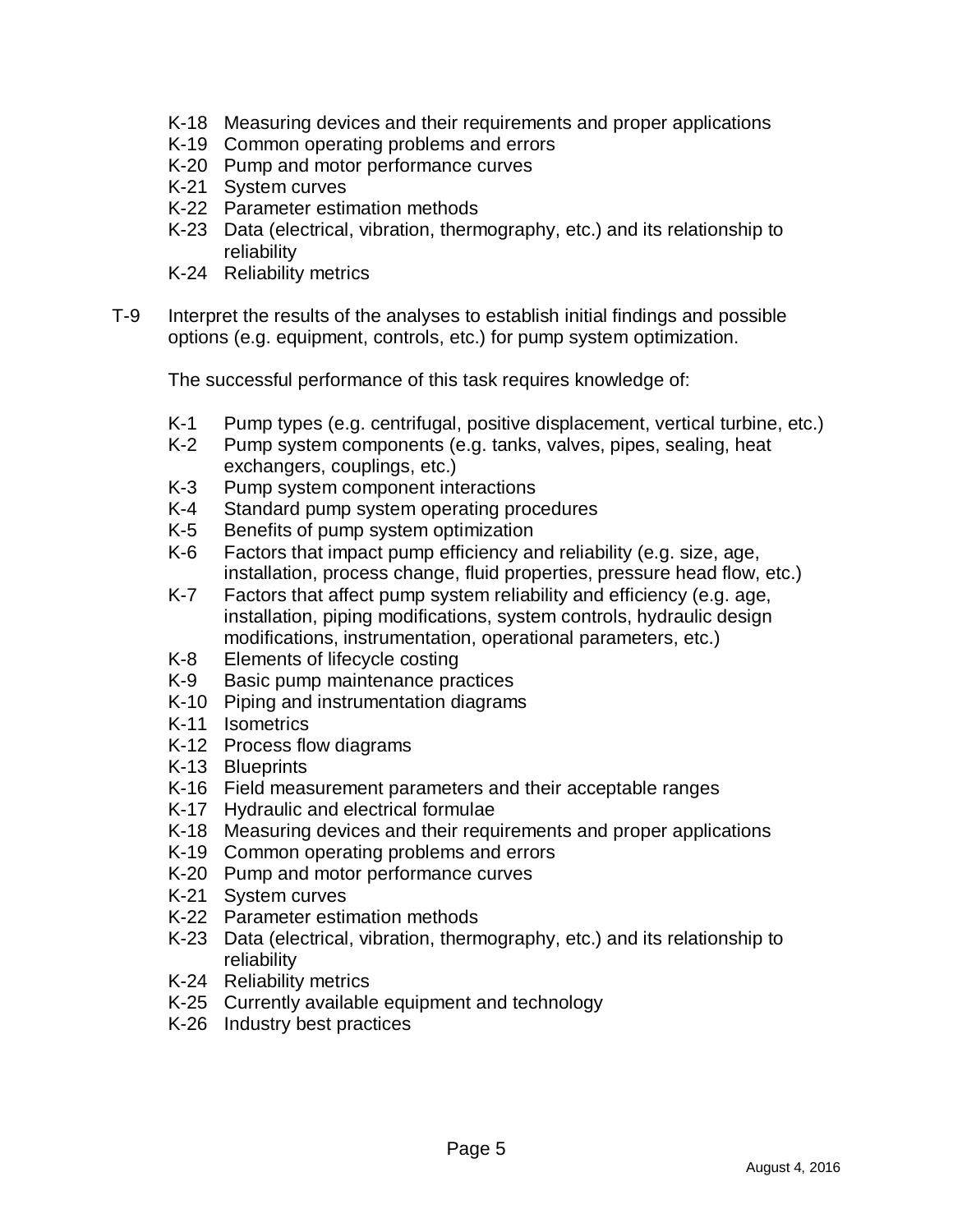T-10 Evaluate the identified options to formulate specific recommendations for optimizing pump system efficiency and reliability

The successful performance of this task requires knowledge of:

- K-27 Basic financial analysis
- K-28 Utility rate structures and incentives
- K-29 Principles and techniques of prioritizing solutions
- T-11 Document findings and prepare a pump system assessment report that includes recommendations with costs and benefits.

The successful performance of this task requires knowledge of:

K-30 Elements and layout of a pump system assessment report

#### **(18%) Domain III Post-Assessment**

T-12 Present the report to the client/customer and assist in the transition from assessment to implementation.

The successful performance of this task requires knowledge of:

- K-14 Key plant personnel (positions) needed on the assessment team
- K-31 Presentation techniques
- K-32 Techniques for assisting clients/customers in aligning goals and strategies with assessment recommendations
- K-33 Implementation strategies
- T-13 Perform post-implementation measurement and verification and generate a report.

- K-1 Pump types (e.g. centrifugal, positive displacement, vertical turbine, etc.)<br>K-2 Pump system components (e.g. tanks, valves, pipes, sealing, heat
- Pump system components (e.g. tanks, valves, pipes, sealing, heat exchangers, couplings, etc.)
- K-3 Pump system component interactions<br>K-4 Standard pump system operating proc
- Standard pump system operating procedures
- K-5 Benefits of pump system optimization
- K-6 Factors that impact pump efficiency and reliability (e.g. size, age, installation, process change, fluid properties, pressure head flow, etc.)
- K-7 Factors that affect pump system reliability and efficiency (e.g. age, installation, piping modifications, system controls, hydraulic design modifications, instrumentation, operational parameters, etc.)
- K-8 Elements of lifecycle costing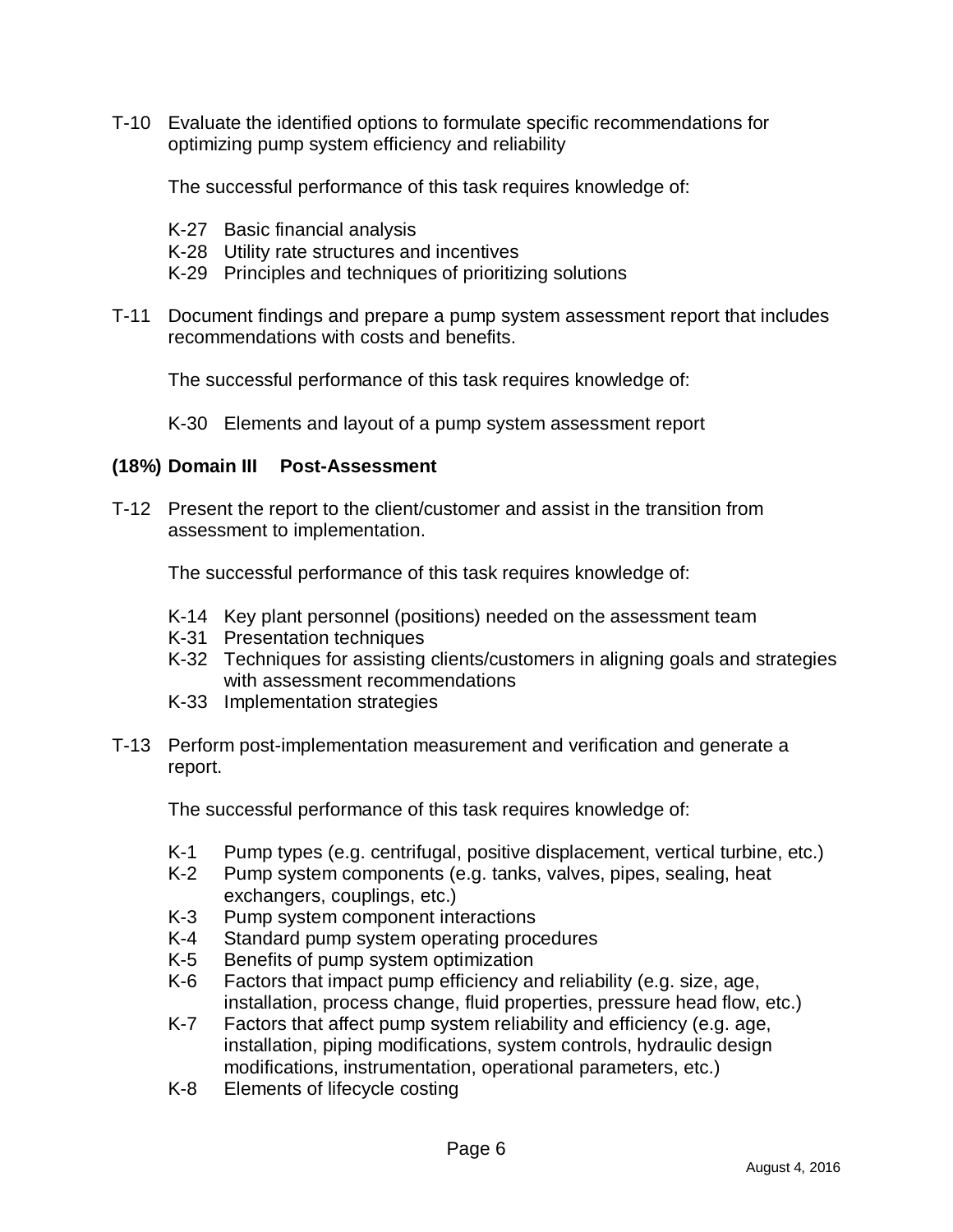- K-9 Basic pump maintenance practices
- K-10 Piping and instrumentation diagrams
- K-11 Isometrics
- K-12 Process flow diagrams
- K-13 Blueprints
- K-16 Field measurement parameters and their acceptable ranges
- K-17 Hydraulic and electrical formulae
- K-18 Measuring devices and their requirements and proper applications
- K-19 Common operating problems and errors
- K-20 Pump and motor performance curves
- K-21 System curves
- K-22 Parameter estimation methods
- K-23 Data (electrical, vibration, thermography, etc.) and its relationship to reliability
- K-24 Reliability metrics
- K-34 Commissioning

### **Knowledge Summary**

- K-1 Pump types (e.g. centrifugal, positive displacement, vertical turbine, etc.)
- K-2 Pump system components (e.g. tanks, valves, pipes, sealing, heat exchangers, couplings, etc.)
- K-3 Pump system component interactions
- K-4 Standard pump system operating procedures
- K-5 Benefits of pump system optimization
- K-6 Factors that impact pump efficiency and reliability (e.g. size, age, installation, process change, fluid properties, pressure head flow, etc.)
- K-7 Factors that affect pump system reliability and efficiency (e.g. age, installation, piping modifications, system controls, hydraulic design modifications, instrumentation, operational parameters, etc.)
- K-8 Elements of lifecycle costing
- K-9 Basic pump maintenance practices
- K-10 Piping and instrumentation diagrams
- K-11 Isometrics
- K-12 Process flow diagrams
- K-13 Blueprints
- K-14 Key plant personnel (positions) needed on the assessment team
- K-15 Roles and responsibilities of an assessment team
- K-16 Field measurement parameters and their acceptable ranges
- K-17 Hydraulic and electrical formulae
- K-18 Measuring devices and their requirements and proper applications
- K-19 Common operating problems and errors
- K-20 Pump and motor performance curves
- K-21 System curves
- K-22 Parameter estimation methods